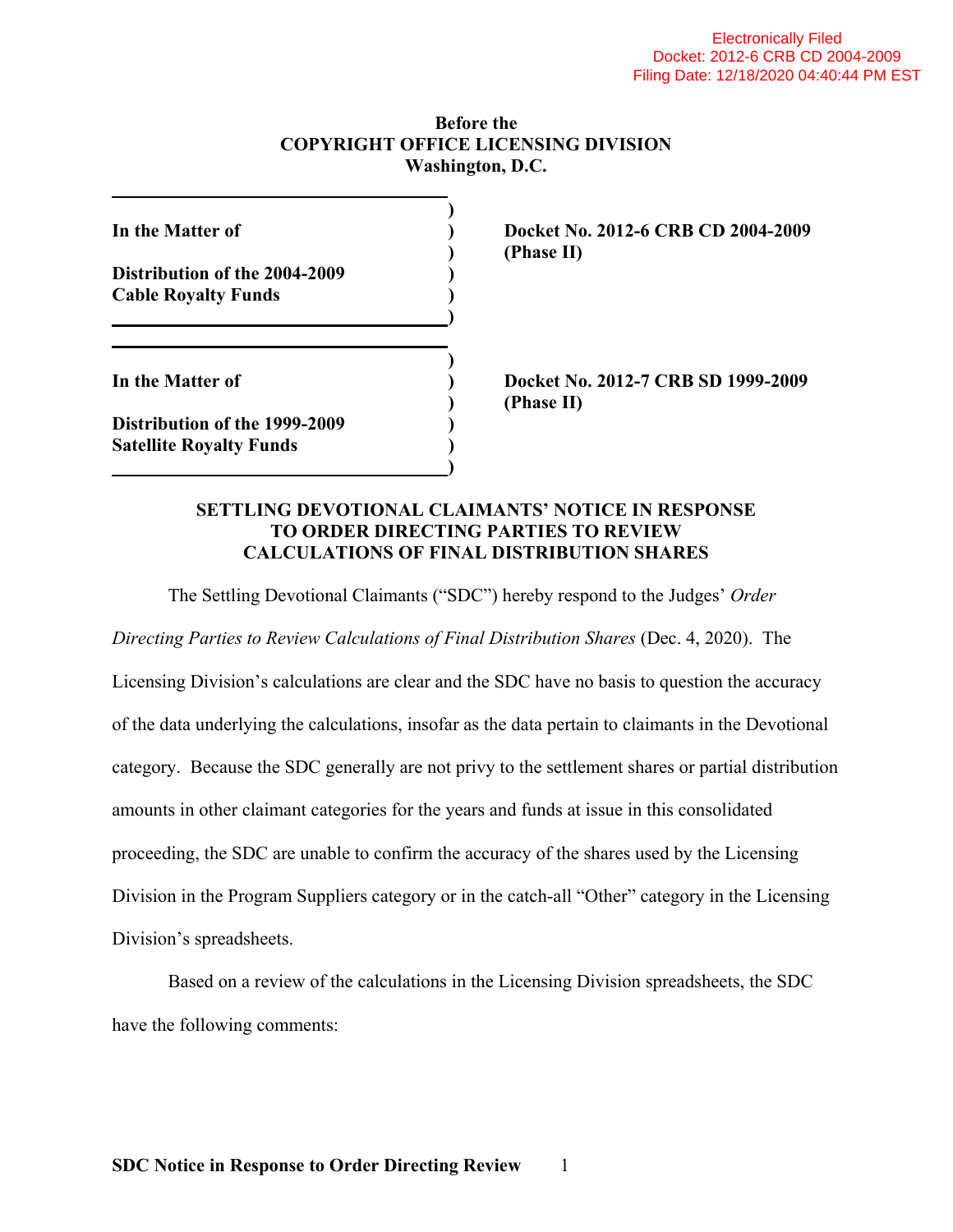1. *2004-2009 Cable Funds -- Distributions Net after Payout to National Public Radio*. As the SDC noted in their Response Regarding Devotional Category Percentages and SDC Partial Distributions, filed under seal with the Licensing Division on November 6, 2020, the Devotional category shares in the 2004-2009 cable funds should be applied to the funds net of any distributions to National Public Radio ("NPR"). In other words, the Devotional category shares apply to the funds remaining after partial and final distributions to NPR. However, the Licensing Division's calculations appear to calculate the Devotional category shares based on the entirety of the funds, without first deducting distribution amounts paid to NPR. As a result, the allocations to the Devotional Category are overstated.

 Further, the SDC understand that, unlike the SDC, MPA performed a mathematical adjustment to the Program Suppliers shares, attempting to convert them into shares of the entire fund, not net of amounts distributed to NPR. Because the funds change over time and because there were several distributions to NPR for each cable fund year, the Program Supplier shares that MPA provided to the Licensing Division are necessarily imprecise and in error. Therefore, the SDC suggest that this imprecision be corrected by using the Program Suppliers shares as agreed in the Phase I settlement agreements, and applying those shares to the fund after deduction of the amounts distributed to NPR.

 2. *1999-2003 Satellite Funds - Devotional Category Lump Sum Settlement Amount.*  As the SDC noted in their Response Regarding Devotional Category Percentages and SDC Partial Distributions, filed under seal with the Licensing Division on November 6, 2020, the confidential Phase I settlement agreement signed by the SDC (which sets forth only the Devotional category allocations, and not the shares of other claimant categories) sets the Devotional category allocations as lump sum amounts as of June 30, 2008, rather than as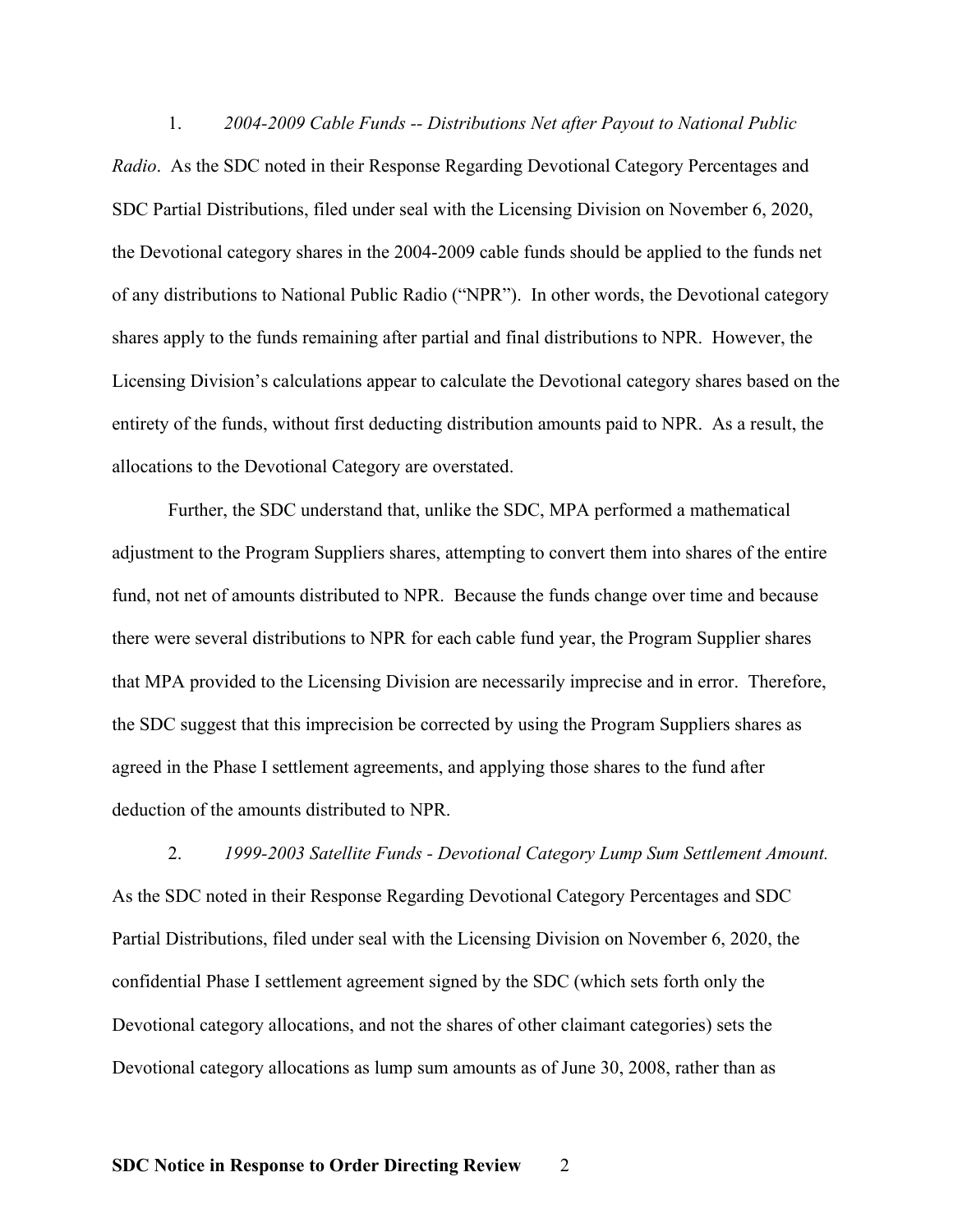percentage shares, and provides that the lump sum amounts shall be adjusted by the portion of any net increase or net deductions in the value of the royalty funds accruing after June 30, 2008, that is attributable to the Devotional share of the royalties remaining after all partial distributions. By email on November 19, 2020, the Licensing Division requested the SDC to provide percentage shares for the Devotional category, instead of lump sum amounts. The SDC did their best to comply with this request by providing percentage shares calculated by dividing the Devotional lump sum amounts into the "total fund amounts" the settling parties agreed were available as of June 30, 2008, as set forth in the confidential agreement. By the settlement agreement, SDC understand the "total fund amounts" were the funds remaining in the Licensing Division 1999-2003 satellite accounts as of June 30, 2008, plus the amounts of all prior distributions. However, it appears that the Licensing Division's calculations use these June 30, 2008, calculated percentage shares as if they had been determined *ab initio*.

 Because the Devotional shares as set forth in the settlement agreement were lump sum amounts as of June 30, 2008 (subject to adjustment for subsequent changes in the fund amounts) and not percentage shares from the inception of the funds, the Licensing Division's use of the calculated percentage shares instead of the lump sum amounts likely results in an imprecise estimation, and may result in an overstatement of allocations to the Devotional category.

 Relatedly, it is not clear to the SDC how the shares for the Program Suppliers category and the "Other" claimant categories in the 2000-2003 satellite royalty years were determined in the presence of the lump sum settlement amounts for the Devotional category, because the SDC were not parties to the agreement between the Program Suppliers and the Other claimant categories. Without carefully accounting for the Devotional category's lump sum shares, the calculation of percentage shares for MPA and the Other categories (if they are not net of the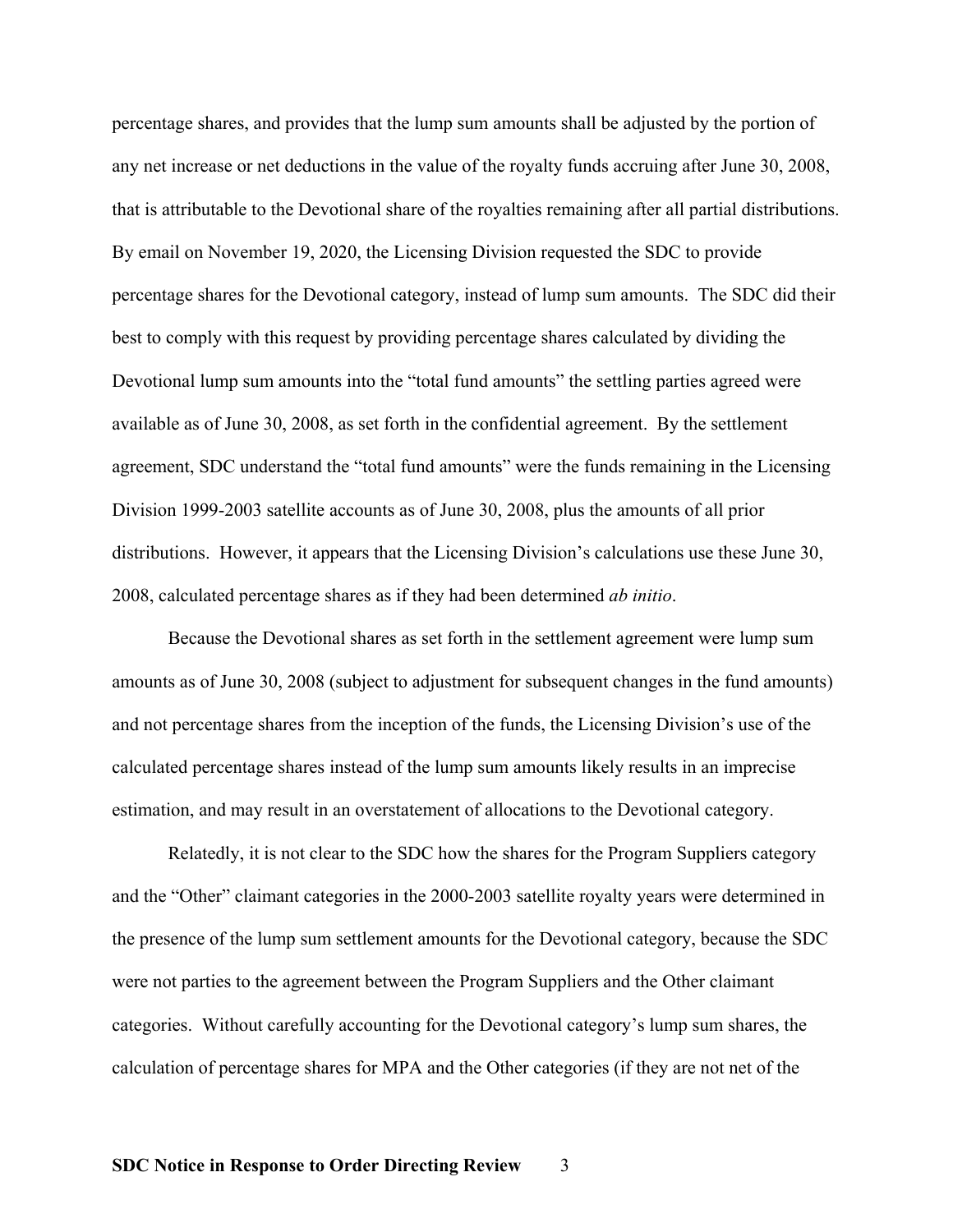Devotional category's lump sum amounts) are likely imprecise. Therefore, the SDC ask that the Judges treat the 1999-2003 Satellite Settlement among the parties just like they treated the 2010- 2013 satellite settlement, which also involved a combination of percentage shares and lump sum amounts; namely, allocating the Devotional category a fixed dollar amount as of June 30, 2008, and adjusting by the portion of any net increase in the value of the royalty funds accruing after June 30, 2008, that is attributable to the Devotional share of the royalties remaining after all partial distributions.. *See Order Grating JSC and CTV Motion for Final Distribution of 2010-13 Satellite Royalty Funds*, Consolidated Docket No. 14-CRB-0011SD (2010-13) (Feb. 24, 2020).

 Moreover, because MPA was a party to the settlement agreement setting the Devotional category's lump sum shares, but the SDC were not parties to the settlement agreement setting the Program Suppliers and the Other category's percentage shares, any shortfalls resulting from any imprecision in the calculations of the 2000-2003 satellite distribution amounts should not fall on the Devotional category but should be borne entirely by MPA and the "Other" parties collectively.

 3. *Satellite and Cable Funds -- Shortfalls and Surpluses.* The most concerning aspect of the Licensing Division's calculations is that they show significant net shortfalls in the amount of funds available to pay the remaining parties for the satellite and cable years as of October 31, 2020. For satellite funds, the net shortfall is \$957,524.02 and for cable funds the net shortfall is \$231,095.29, or a total shortfall of \$1,188,619.31. Of course, some portion of these shortfalls and surpluses might be affected by correction of imprecisions addressed above regarding calculations involving distributions to NPR out of the cable funds and the lump sum amounts due to the Devotional category out of the 1999-2003 satellite funds. Nevertheless, to the extent that there are net shortfalls remaining, as there probably will be, action by the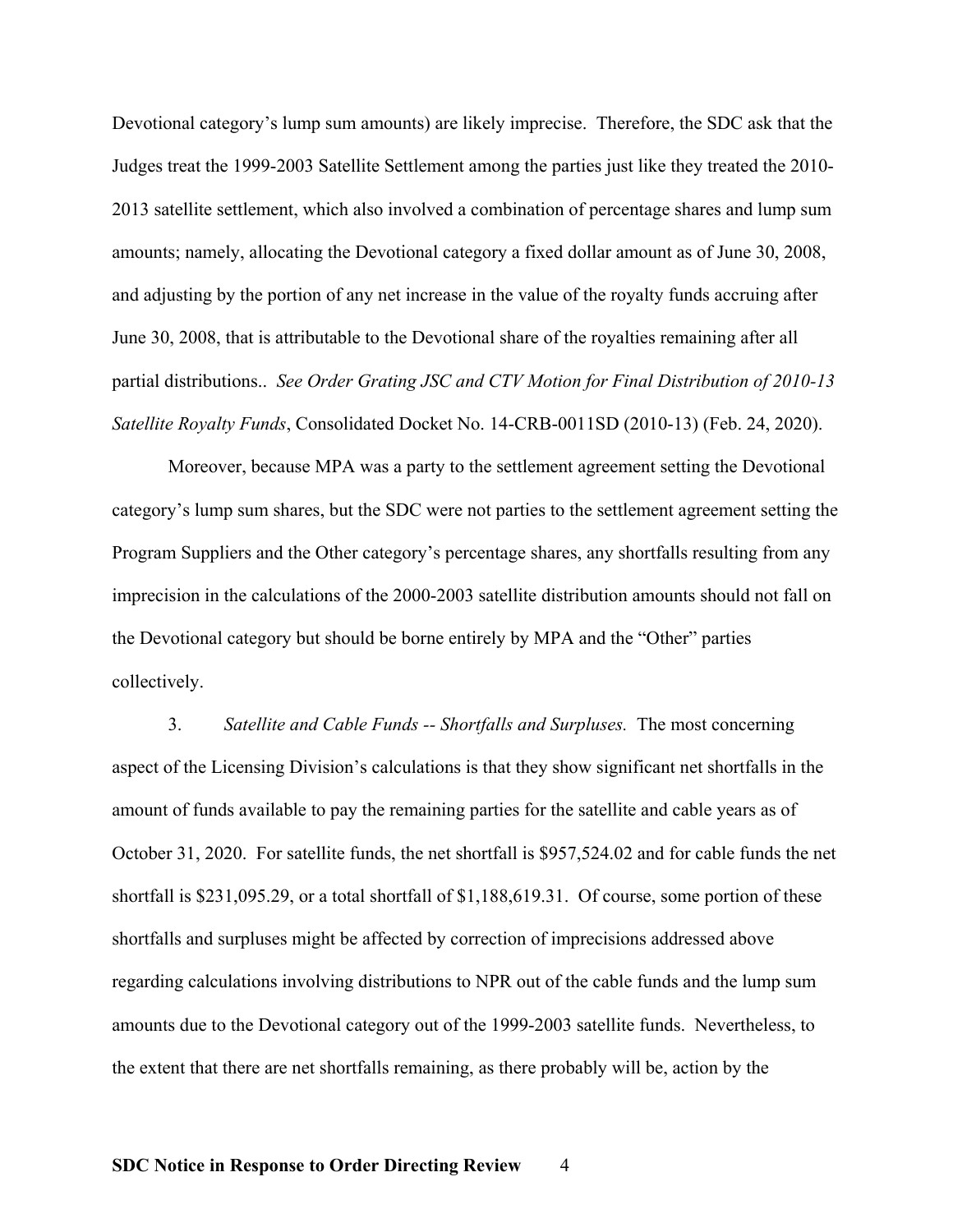Licensing Division and the Judges will be necessary to restore the funds to permit a full and final distribution for all affected years.

To the extent there are shortfalls in some years, the SDC request that the Licensing Division recover these sums from the "Other" claimants who were overpaid by prior distributions. Such a recovery would be consistent with the agreements all claimant category representatives executed with the Copyright Office prior to receipt of partial distributions for every fund year, which require the repayment of any excess payouts plus interest. Doing so will allow the Licensing Division to meet all of its statutory payment obligations under the Copyright Act.

Date: December 18, 2020 Respectfully submitted,

 */s/ Matthew J. MacLean* 

Matthew J. MacLean (DC Bar No. 479257) Matthew.MacLean@pillsburylaw.com Michael A. Warley (DC Bar No. 1028686) Michael.Warley@pillsburylaw.com Jessica T. Nyman (D.C. Bar No. 1030613) Jessica.Nyman@pillsburylaw.com PILLSBURY WINTHROP SHAW PITTMAN LLP 1200 Seventeenth Street, NW Washington DC 20036 Tel: (202) 663-8183 Fax: (202) 663-8007

Arnold P. Lutzker (DC Bar No. 108106) Arnie@lutzker.com Benjamin Sternberg (DC Bar No. 1016576) Ben@lutzker.com LUTZKER & LUTZKER LLP 1233 20th Street, NW, Suite 703 Washington DC 20036 Tel: (202) 408-7600 Fax: (202) 408-7677

*Counsel for Settling Devotional Claimants*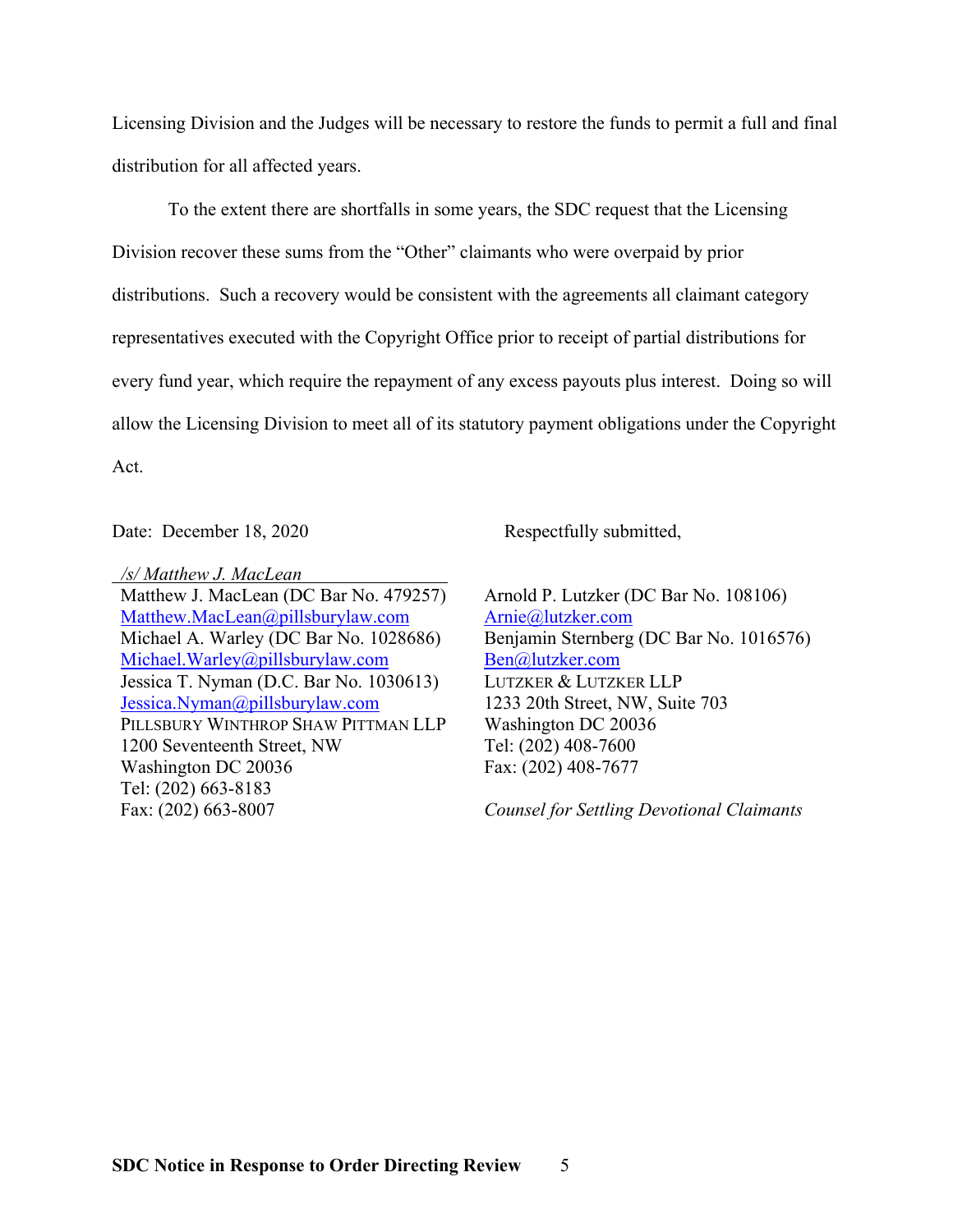## **Certificate of Service**

 I certify that on December 18, 2020, I caused the foregoing to be served on all parties by filing through the eCRB system.

> */s/ Matthew J. MacLean*  Matthew J. MacLean